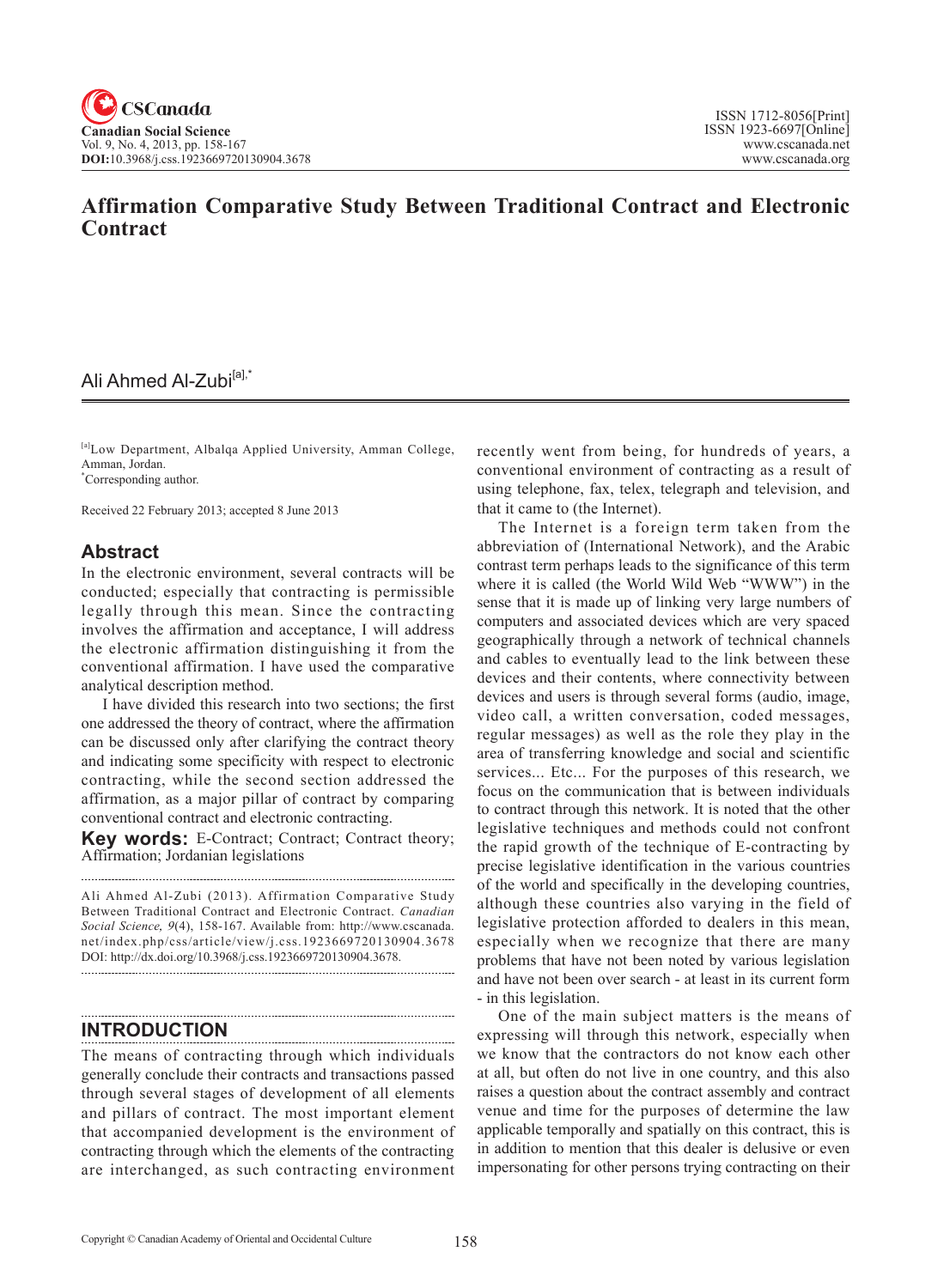behalf for his account, or even selling data and products of others through cyber-crimes where the crime is made by simply pressing the buttons of a computer from unknown location, as well as major problems have been emerged such as the problem of proving these transactions and also the extent of its binding force in light of existing legislation. The jurisprudence have considerably studied the ways to solve such questions in the conventional contracts without fully setting a steady legal status, while this mean raised these issues again to be studied by Jurists, but in a more complex and accurate way.

# **1. THE CONTRACT THEORY**

The contract theory is one of the major legal theories that govern individuals transactions, as well as this theory is the most important source of commitment in the various jurisprudential schools. Therefore, studying such theory contains several details and particulars suitable to be subject of research separated from other particulars. As this research addressed the issue of affirmation in conventional contracts and modern electronic contracts, it was necessary to keep a clear picture of the contract as a general rule in terms of its definition and scope and also in terms of the concept of will power, reaching to conclude the contract. Each of these main ideas forms a title for each of the following three questions:

# **2. DEFINITION AND DETERMINING THE SCOPE OF THE CONTRACT**

The contract is the most important legal act in our practical life, as the person enters into many contracts such as sales, rent, insurance and other contracts, which are endless, and these contracts varied in their ways to study. Some of these contracts, such as sales contract, are studied in detail, so this type of contracts is called nominated contracts, while other contracts are studied in general applicable to many of other forms of contracts which called unnominated contracts. Given the importance of studying this subject to reach the concept of affirmation, we have discussed it in two sections; the first in the definition of the contract, and the second in the field and scope of contract, as follows:

**Definition of contract**

# **2.1 The Conventional Contract**

The Article 87 of the Jordanian civil law defined the contract as "the joining of affirmation of the offer by one of the contracting parties with acceptance from the other in a manner which prove the effect thereof on the object of the contract and the obligation of each party by what he is bound with to the other".

The Iraqi legislator also defines the contract, in Article (83) of the Civil Code, as "the joining of affirmation of the offer by one of the contracting parties with acceptance from the other in a manner which proves the effect thereof on the object of the contract". The French legislator defines the contract in Article (1101) of the French Civil Code as "an agreement by which one or more persons obligate themselves to one or more other persons to give, or to do or not to do, something".

Through the definition of Jordanian legislator states in Article (87) we find that the Jordanian legislator quote on this text of the Iraqi Civil Code, which in turn quoted by Murshed al-Hairan. The legislator tried committing to judicial judgments magazine by defining the contract in the articles (Khater & Al-Sarhan, 2005, pp.101-104).

One of the advantages of the definition made by the Jordanian legislator that he chose the phrase (joining the affirmation to acceptance) rather than what refers in modern jurisprudence that the contract is based on the (consensus of two wills), because that the consensus of wills of two contracting parties is not enough to make the contract but must obtain express of these two wills and to interact together, while the idea of stronger joining in more significance of the idea of consensus, Although the Jordanian legislator added the phrase (and their consensus) combining a (joining the affirmation with acceptance and the phrase "and their consensus").

However, the addition by the Jordanian legislator stating: (and the obligation of each party by what he is bound with to the other) is an useless and what came in the definition of Article (87) (prove the effect thereof on the object of the contract) is adequate, because that the obligation of each party by what he is bound with to the other is of the effects of the contract, and this limitation makes all contracts binding of both parties, which cannot be recognized at all while this definition will become non terse (Al-Jbouri, 2008).

The contract is based on two matters (the first) joining of two or more wills (the second) to two wills turn in their acceptance to produce a legal effect. We present these two matters briefly as follows:

# **2.2 Combining Between One and More Wills**

The single individual will is not able to create a contractual obligation unless being joined to and consistent with the will of the other, and this corresponding and acceptance is the only pillar forms the contract.

# **The Wills of Both Parties Turn to Produce a Legal Effect**

As long as the two wills are not turned to create a legal connection, there is no contract. If a person invites a friend to a banquet and the friend accepts that invitation or if a doctor treated his friend for free at his clinic, which does not create a contract between them because they did not intend to establish a legal obligation. The agreeing of two wills in the compliment does not create a contract, because if the friend cancel his invitation or his treatment of his friend, he will not be accountable, will is here not turn to produce a legal effect, but tended to conclude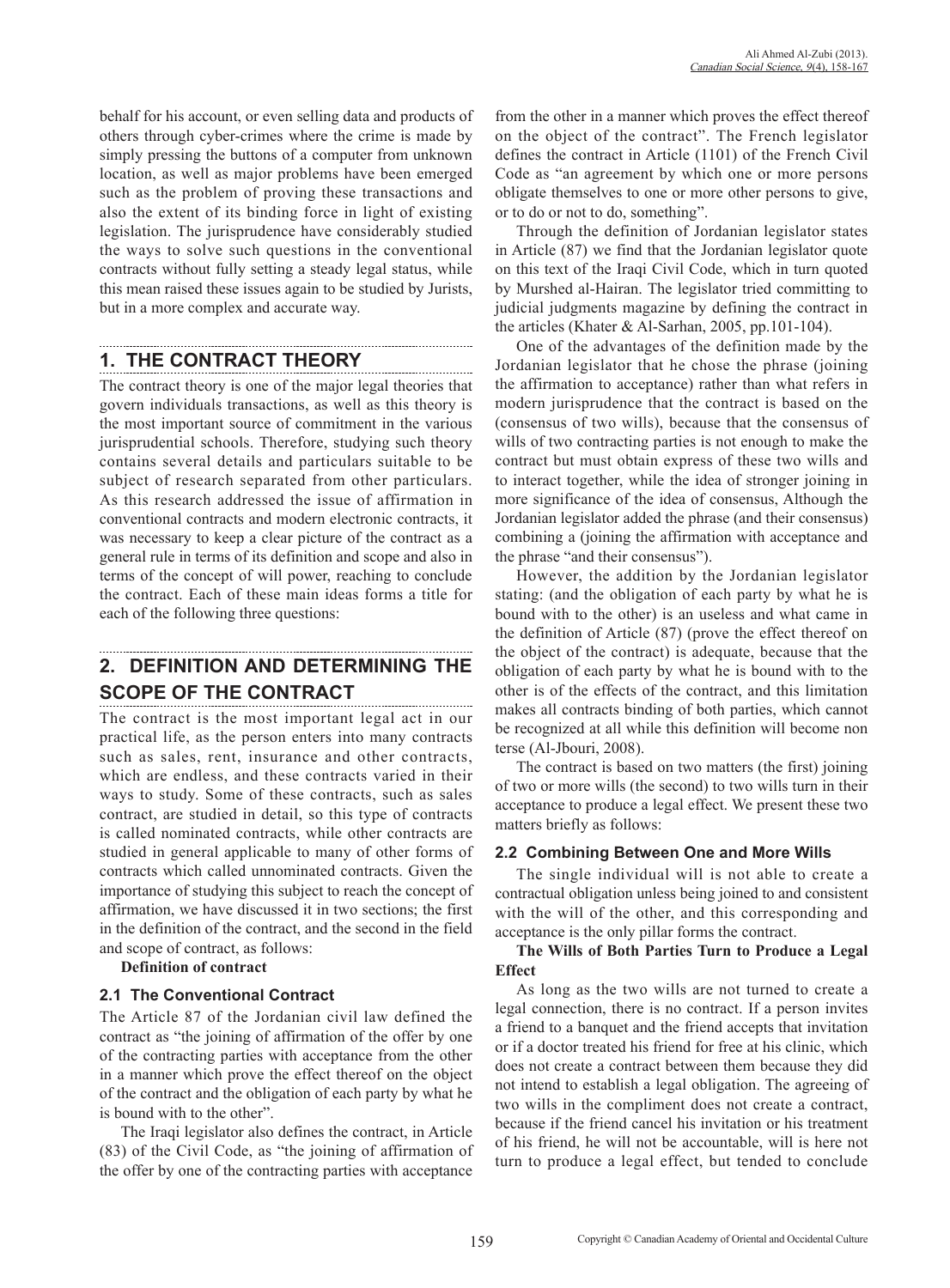an courtesy agreement non-binding to parties, while if the inviter breached his invitation, he will not bear any responsibility.

# **2.3 The E-Contract**

The electronic contract does not differ from the conventional contract in terms of its pillars, its validity and its effect in terms of responsibility, but differs in the way of conclusion, where it acquires the electronic nature from the way in which it concluded, it concluded by affirmation and acceptance due to communication between contractors by visible audible mean across an open international network for remotely connection. As the electronic contract differs from the conventional only in the way of concluding through modern means of communication (Al-Zraiqat, 2007). however, some techniques have distinguished the electronic contract by particular definitions to determine its concept, and certainly the Jurisprudence has made similar role; e.g. the second article of the European directive of May 20, 1997 has defined the contracting as (means any contract concerning goods or services run by the supplier, makes exclusive use of one or more means of distance communication) (Khalid, 2006), it is possible to note the earlier idea in this definition where it has not added a new definition of the contract but only the means by which the contract is made. Paragraph 8 of Article 2 of The Jordanian Electronic Transactions Act has defined the E-Contract as (An agreement concluded in whole or in part by electronic means)<sup>1</sup>. This definition is terse as this law came as a necessity to keep up with some issues and matters technically urgent, that is maybe why the Jordanian legislator had feared from cracking down on these advanced means, so this text may imply the ambiguous and the evolution of the electronic field at time and beyond.

# **3. THE FIELD AND SCOPE OF THE CONTRACT**

Identifying the contract scope is to indicate the scope in which the agreement is the origin of the contract which is subject to the general rules set out in the Civil Code. Since the contract is the source of obligations and personal rights, it must take into account several matters which so arguably determine its scope, as the contracts concluded by States as a public authority, are not subject to civil law but are Administrative Contracts subject to the general law, because that the state is a party which has authority while the other party does not have such authority in the contractual relationship, however, in the other hand, there are contracts entered into by state companies as automotive industries, for example in the sale of autos to individuals is civil contracts (Amjad, 2003), and so this is not a general rule.

The legal effect of which the will tended shall be of a financial nature "such as selling, rent" and therefore the contracts that do not bear this financial nature such as marriage contracts, for example, these are not subject to the rules of Civil Code, but subject to different legal regulation, both in the personal status law, or other from.

# **4. THE PRINCIPLE OF WILL POWER**

Dispute arose between jurists and philosophers since ancient times and still on the role played by the will in the formation of contracts, and schools established in this regard differ from each other: the Individual School and Social School. The individual school believes that will arises the contract and this is what called the School of will power. while The Social School assigned to will a modest role in the formation of a contract and does not recognize that the will is solely arising the contract[7]. The principle of will power has appeared as a result of the emergence of individual school that called for individual freedom, and that the existence of the law came to protect individual liberty, will is the source of all the acts of individual to the emergence of the right in all its forms (Nouri Khater, 2005, note 1).

The consequent of principle of will power is that individuals are free to contract and only limited by damages to others, and that the contract generates binding force may not be cancelled or amended except by agreement of the parties, and also that the relative contract does not extend to non-contractors.

# **5 . A T T R I B U T E O F I S L A M I C JURISPRUDENCE AND JORDANIAN LEGISLATOR OF THE PRINCIPLE OF WILL POWER**

Jordanian legislator did not come out in civil law of the attribute of Islamic jurisprudence of consensual in the contract and will power. The Islamic jurisprudence recognizes the role of will in creating contracts, and that the contract is a source of personal right (obligation).

Before formation of the contract, the contractor has a fully freedom to contract or not to contract, and when contracting he shall be free to determine the terms of the concluded contract and terminate his contract. However, the independence of the contractor in contracting is restricted in that he does not have the right to enter into the contract which is contrary to public order and public morals as required by Article 163/1 civil and in Article 164/1, there is no forcing of anyone to enter into a contract as a creditor or debtor.

This referred to in Article 588/1 – Jordanian Civil Code - However several exceptions to the freedom of the

<sup>1</sup> Electronic Transactions Code, no 85 of 2001.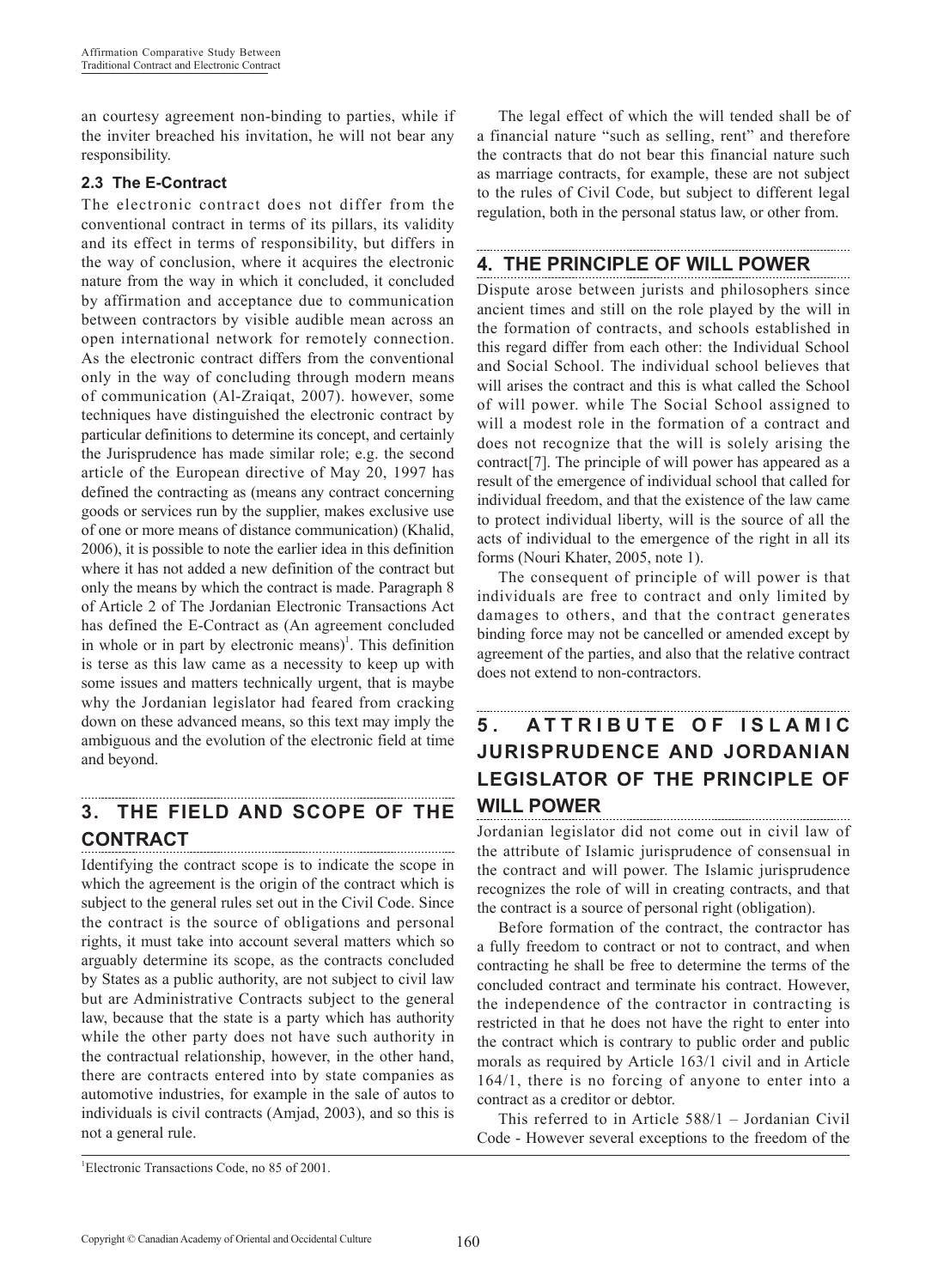person in the non-contracting are stated, as to obliging the owner of the vehicle or its driver to conclude an insurance contract covers the civil liability incurred to him, owner of the vehicle or its driver for bodily and material injury caused by the use of the vehicle.

One of the forms of will power is that an individual is free in determining the conditions and the terms of its contract which is called contracting freedom, although this freedom is not an Absolute freedom but it is restricted by public orders and public morals as well as within what the law provided for that cannot be breached. An individual is free to revoke and terminate the contract and this is include dc in what is known as the will power (Al-Jbouri, 2008, note 2).

# **6. THE CONCLUSION OF THE CONTRACT**

The Prevailing trend in the civil legislations observes the cause and the location as two essential pillars together with satisfaction (the agreement between the two parties) and this is the trend of the Jordanian Civil Code where it provided for in Article 90 that (satisfactioin) is enough to conclude the contract but in other articles it added the two essential pillars (location and cause) as the islamic legislation deems satisfaction is the only pillar by which the contract is duly concluded but location and cause are conditions to exist the obligation arises through the contract.

Some felt that the location and cause are two pillars of commitment, others saw that the location is a pillar of commitment and cause is a pillar of the contract with reference that there are contracts need to formality imposed itself as a pillar of the existence of the contract, and cannot imagine its existence without this,and this what was provided for in the provisions of Article 1084 of the Civil Code, that there are contracts in which registration is a n essential pillar in the contract as in the case of the sale of real estate and cars.

The fact that the search deals with satisfaction and affirmation in particular, so we cannot talk about the location and cause of concluding the contract and the reason being the pillars independent of compromise, not forgetting the importance of the contract, so we will limit our research on satisfaction and its validity in two independent sections, the first deals with the satisfaction while the second deals with the validity of satisfaction.

# **The Existence of Satisfaction**

Article 90 of the Jordanian Civil Code provided that (the contract is concluded at the time of the existence of affirmation and consent taking into account what the law decides and provides for).Accordingly, the contract is deemed as concluded when consent is issued on the basis of the affirmation issued by the first party, this means the two parties' will shall be associated together and such wills shall be identical.

First: express of will: will and its expression are an external aspect that is taken by an individual to express its intention to contract. It is a physiological action in origin but it does not gain its legal form unless expressed and shown to public (Nouri Khater, 2005, note 1). If will is existed, the parties shall intent to exist a legal effect, where there are many actions taken by an individual but he does not intend to make a legal effect such as inviting a friend to ride a car, so this is not a contract but a courtesy (Courtesy Contracts).

# **How to Express the Will?**

To answer this question we have to distinguish between the implied will and the external aspect and expression of a will. The implied will is : an intended action to be done but only known by the person only and nobody knows this will or the intention to do such action unless he expressed such will by one of the aspects of the expression of will (Abdul-Qader, 2005). Article (93) of the Jordanian Civil Code expressed this where it provided that the expression of the will may be explicit by talking or writing or a signal known by people even the person is not speechless such as moving the head vertically to express consent or shaking shoulders to express refusal, or exchanging goods by money without speaking or talking or any other action that undoubtedly expresses consent such as when the merchant offers his goods on public with their prices to express explicit affirmation,and this is what is provided for in the first paragraph of Article (94) of the Jordanian Civil Code: (1- the offer [showing] of the goods with their prices is considered as an affirmation). 2- but publication and advertisement with the prices of the goods are not deemed as affirmation but it's a call for negotiation).The expression of will may be implicit if it was in a form that does not express the will but it cannot be interpreted without the existence of the will, for example, a tenant who stays and remains in the real estate after the end of the term of the lease contract and commits an action that is understood as he desires to renew the term of the lease contract. However, any form of implicit or explicit expression is deemed enough to express the will taking into account that there are some formal contracts the law requires to express the will in certain form such as in writing as the case is in the sale of the real estates and cars (Al-Shraifat, 2005). (The Resolution of Court of Cassation 479/80).

In light of the dual search between the traditional and electronic contract, the question here is: Do the previously mentioned articles are valid and is the internet valid as a mean to express the will?

Some studies in the literature provided that there is no legal restriction that internet pages and internet sites are used to express the will in particular these are now actual and real means in the global level and the Articles of the Civil Code can apply in this regard (Mohammad Hussein Mansour, 2006).

We shall here indicate that the electronic environment raises problems in terms of the expression of the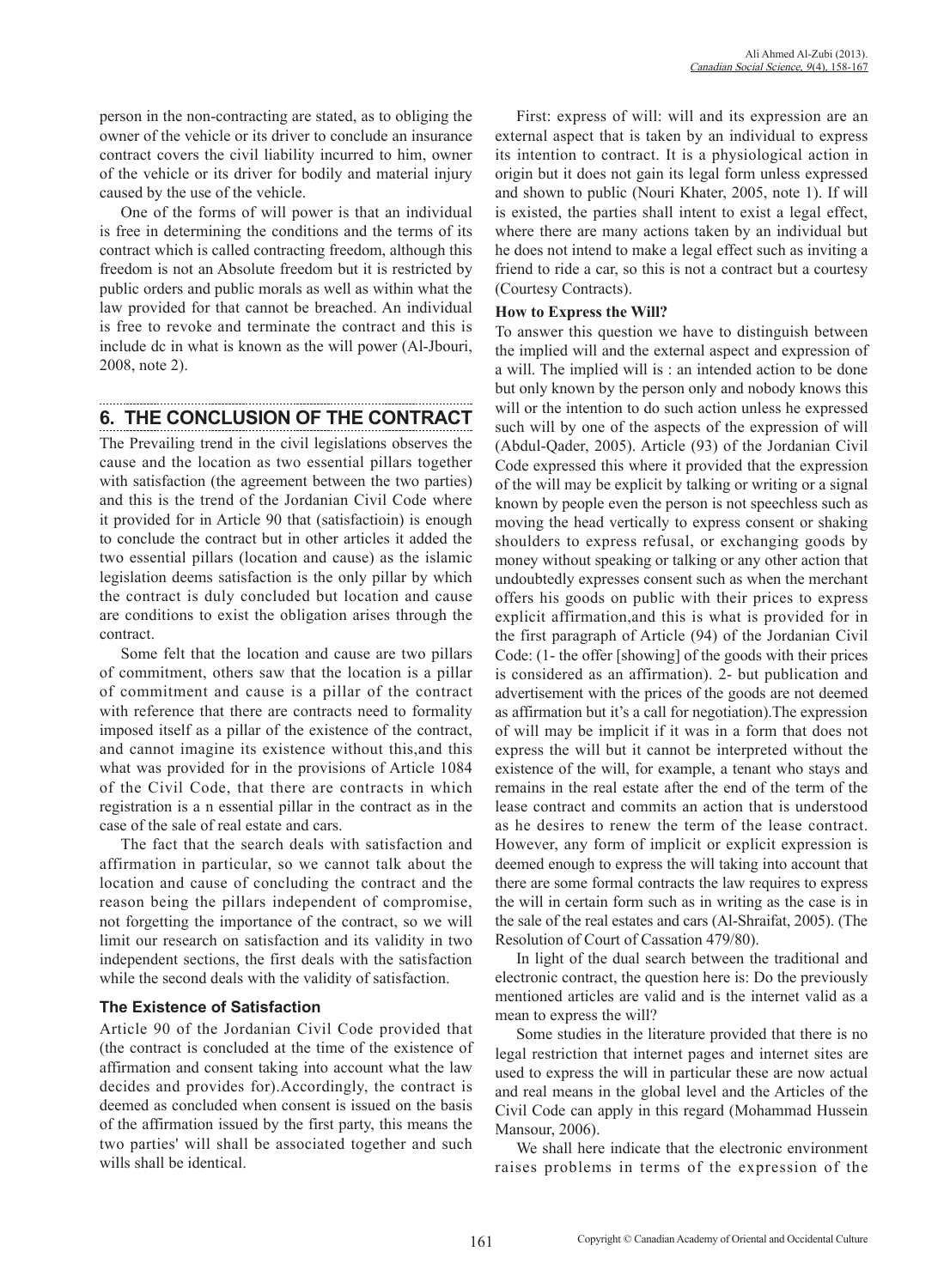will where lot of these problems do not exist in the environment of the traditional contracting such as the security of the data and information relating to the parties of the contracting process what if violated the trust on this mean of contracting may be affected,as well as the issue of the commitment via the internet particularly in terms of electronic payment,data piracy, intellectual property problems and trademarks. These are problems that hinder the development of the usage of such means.

### **Dose Silence Expresses the Will?**

The general rule adopted by the Jordanian Civil Code is that:

• No speech is attributed to a silent person nor considered as consent.

• The silence is considered as consent, particularly if there was a previous deal between the contractors and consent is linked to this deal or if consent implies the benefit of the addressee (Al-Ajlouni, 2003).

Silence is far away of being consent, and in terms of consent the Jordanian legislator provided one exception represented by which we previously mentioned when there was a deal between the contractors "the parties" or if it was in favor of the addressee. An example on this case is when a merchant requests goods from another merchant, then the second one sends the first one the goods without expressing his consent. Now when this case is repeated, then the silence of the merchant shall be deemed as consent. Another example is that when the lessor reduces the value of the lease, then the silence of the lessee shall be considered as consent. The Ambiguous cases of consent mentioned in the text of law are not more than examples.

# **Two Wills Compatibility**

will must have legal effect and this is determined by the form of the affirmation and then the consent, provided that consent shall be compatible with the affirmation consent. As the affirmation is the essence of our search so we will discuss it in the next sections and which will deal with the traditional and the electronic affirmation and here we will only discuss the consent within the consensus of the two wills.

Affirmation whether binding or non-binding cannot be a reason for a contract unless associated to consent which is the topic we discuss.

### **Consent**

An expression of will of addressee including his approval and affirmation with all its elements. The consent may be expressly or inclusively issued where the contract can be concluded in the same assembly and also consent shall be given in line with conditions of the affirmation with no breach of these rules. Article 96 of Jordanian Civil Code provided for (The contractors shall have the right to choose and to change their options until the end of the Assembly, and thus, if one of the parties of the contractors refuses any of what was agreed upon, the consent shall be deemed null and invalid). Article 96 of the Egyptian Civil Code provided for (if consent combined any surplus over the affirmation, restricted it or modified it,it shall be deemed as a refusal and a new affirmation shall replace it).

The basic principle is that the freedom of consent or rejection without any responsibility is guaranteed for that person who was asked to express affirmation. For example, if an employer announced or advertised a vacancy then a person applies for this job but the employer refused this person, unless an acceptable reason is existed, the employer shall be deemed wrong. Article 96 of the Jordanian Civil Code dealt with the Assembly of the contracting. This idea is very perfect which was intended by Muslims Scholars to confirm the double bond of the contract.

### **Time and Venue of the Conclusion of the Contract**

To determine the place and time of the contract is of great importance in terms of the determination of the law governing the contract if the place of contracting was between two absent parties not found in a single state and the competent court to settle emerging dispute.

In the contract between the absentee (Contractors are not at the same assembly when contracting. Al-Jibouri, 2008, note 2.) defining time in which the contract ids concluded and the place where it takes place are of great importance. According to Jordanian legislator adopts the announcement of the consent as provided for in Article 101 of Jordanian Civil Code. Jordanian legislator considered contracting by phone as if the parties are absent and not existed in the same place but in respect of time the contract is deemed as a valid contract as if the parties are in the same contracting assembly, this is due to that there is no an time interval between the issuance of consent and awareness of such consent by the other party as Article (102) of the Jordanian Civil Code stated and thus the venue of the contract is the place in which consent is given.

The assembly of electronic contract has varied opinions where some sees it is valid in terms of place and time, but the parties are absent while others deem it as a valid assembly as if the parties are in the assembly because they are in a live connection. The third opinion sees that such a contract is deemed as a contract between present parties in terms of time but they are absent in terms of place. In considering the third point of view we shall note that some electronic connections may be non-Instantaneous and this form of contracting is between two contractors (parties) who are absent in terms of time and place.

### **Validity of Satisfaction**

Satisfaction alone does not give the contract its strength if it is not accompanied by validity of satisfaction, otherwise, the contract is either suspended or subject to dissolution in the Jordanian. The invalidity of satisfaction arises from the lack of confidence of one of the contractors or a defect in the satisfaction itself. There is a difference between the satisfaction which is a significant pillar of the contract and the validity of the satisfaction which makes the contract suspended.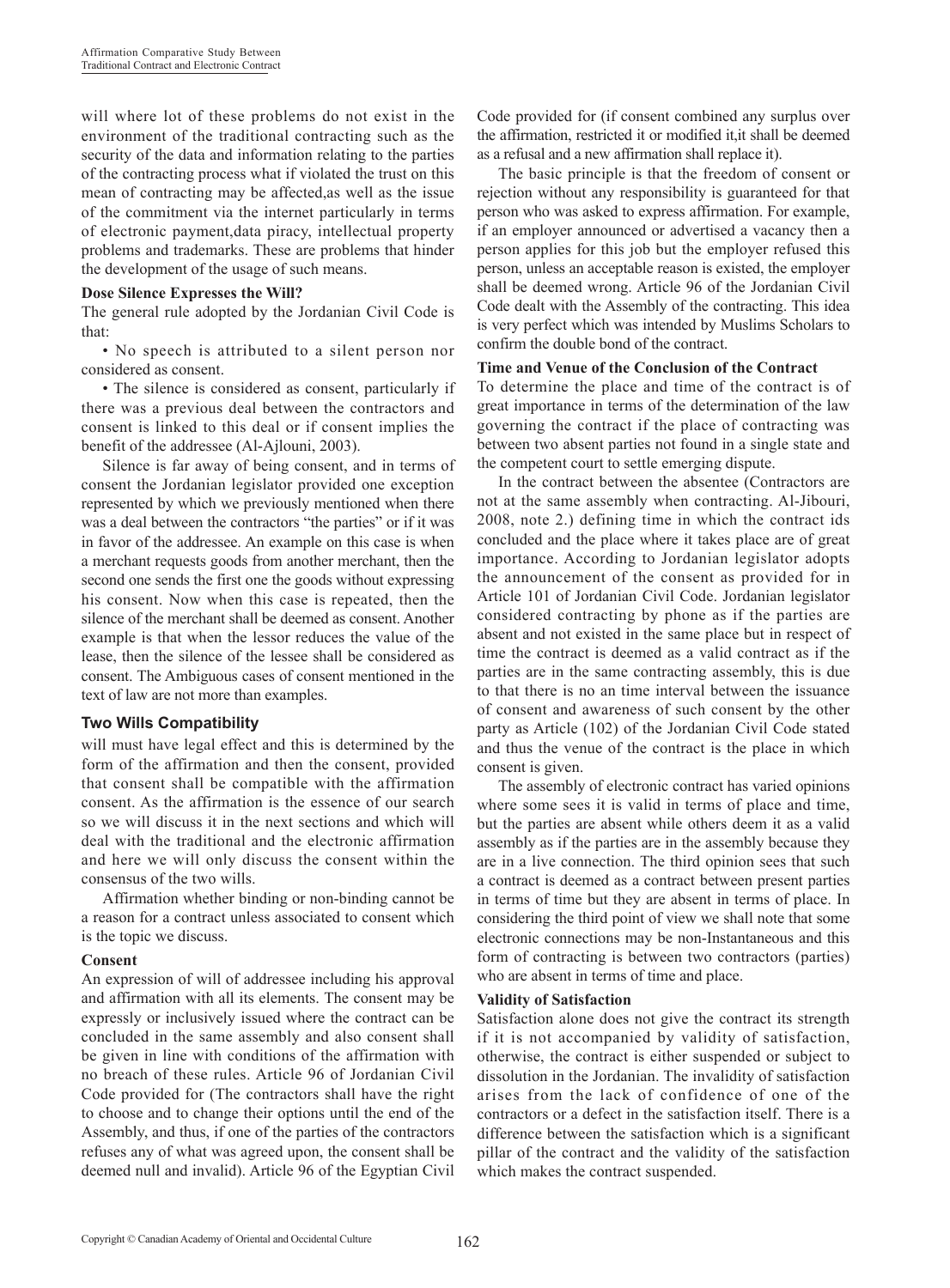### **First: Competency**

The contract to be valid it must be issued by competent parties who must be adults, otherwise, the contract will be considered invalid. Article 30 of the Jordanian Civil Code stated that (the personality of a human begins from the moment of its birth (alive newborn) and ends by his death. Accordingly the legal personality of a person is the competency through which he can bear responsibilities and have rights and such competency ends by his death and specifically after the settlement of his debts after his death because legacy is not distributed until all the debts are settled.

Article 116 of the Jordanian Civil Code states (each person has the right to contract unless his competency is restricted or limited by law).Who claims the incompetency shall bear the responsibility to prove that.

The competency of performance: the competency of an individual to practice its rights and to commit itself to the obligations of its own<sup>2</sup>.

#### **Second: The Incidents of Competency**

Any one may face different incidents that limits or restricted his competency; as such incidents restrict the ability of the human to manage his affairs. Such incidents include madness, dementia and negligence. These incidents may affect the mind of an individual what makes him unable to manage his affairs such as idiots. The incident may be double handicap such as deaf and speechless. Accordingly a person cannot express his will and then the court may assign a guardian to manage his properties.

#### **Third: Defects of Satisfaction:**

The Jordanian legislator identified three defects of satisfaction which are **Compulsion, Delude and fraud combined to extreme injustice.** The Jordanian legislator ignored dealing with extortion which was dealt with by other civil laws such as Egyptian, Iraqi, Syrian and French Civil Codes. Compulsion was identified by Article 135 of Jordanian Civil Code where it distinguished two types of Compulsion. Any of these two types makes the contract invalid until the reason of Compulsion terminates and depending on the consent of the victim or his heirs explicitly or implicitly.

**Each fraud and extreme injustice** is considered as independent defect of will in the Western legislations, but in Jordanian Civil Code they are dealt together (they must take place together).

Jordanian Civil Code deemed intentional Silence as fraud if the victim would not enter into the contract if he knew such fraud, and accordingly he shall have the right to terminate the contract. This is provided for Expressly in Article 144 of the Jordanian Civil Code where fraud combined to extreme injustice invalidated the contract and it becomes non-bending and the victim shall have the right to terminate the contract whether such fraud committed by the second party or any other parties.

Injustice is identified as a defect in the contracts of Trade-offs where one trade-off is unequal to the other one in value. Such as low value sale contract that may harm the seller. According to Article 146 extreme injustice is what cannot be valued by the evaluators.

Delude is defined by the explanatory memorandum of the Jordanian Civil Code as (an action by which the mind is forced to consider true events as false ones and vice versa). Dr. Sanhoori identified it as (Illusion which is far from reality).

The impact of delude differs according to the case. If delude occurs in the conditions of the conclusion of a contract, the contract shall be deemed as invalid. But if delude occurs in a desirable feature or characteristics the victim whose will was affected shall have the right to terminate the contract.

The abovementioned defects of will may include some aspects of the electronic contracting only because the material Compulsion in electronic contracts is not applicable, thus, such compulsion is not applicable due to the lack of special regulations in this respect.1

#### **Affirmation**

The previous section dealt in details with the elements of the theory of contract, and accordingly we will discuss also the affirmation in its traditional and electronic form in this section followed by a section dealing with the extent of affirmation bind in each one of traditional and electronic contract.

### **The Legal Regulation of the Affirmation in the Traditional Contract**

Any full contract shall be there affirmation followed by consent. The Jordanian Civil Code dealt with contract conclusion in detail, where it took its regulations from the Islamic rules in this field. The contract is identified by Article 87 of Jordanian Civil Code as (the commitment by the parties of the contract to implement something pursuant an affirmation and consent). This correlation shall be meaningful to be considered by the legislator, and thus the wills of those who have disorder in mind shall not make a contract. Some see that a contract is the association between the consent and affirmation because affirmation I prior in issuance and it is impossible to be connected in a thing that is not existed when it is issued, but the consent when issued associates to affirmation.

#### **Part One: Affirmation**

The Jordanian legislator in Article 1/91 of the Jordanian Civil Code identified Affirmation as (Affirmation and Consent are two terms used customarily to conclude contracts, whereas the first word in the contract is an affirmation and the following one is consent).

Juridical Provisions Journal identified it in Article (101) used this definition also

 $2$  Equivalent to Article 1/11 of typical unistral law of electronic commerce, and Article 1/13 of electronic commerce and transactions of U.A.E NO 2 of 2002.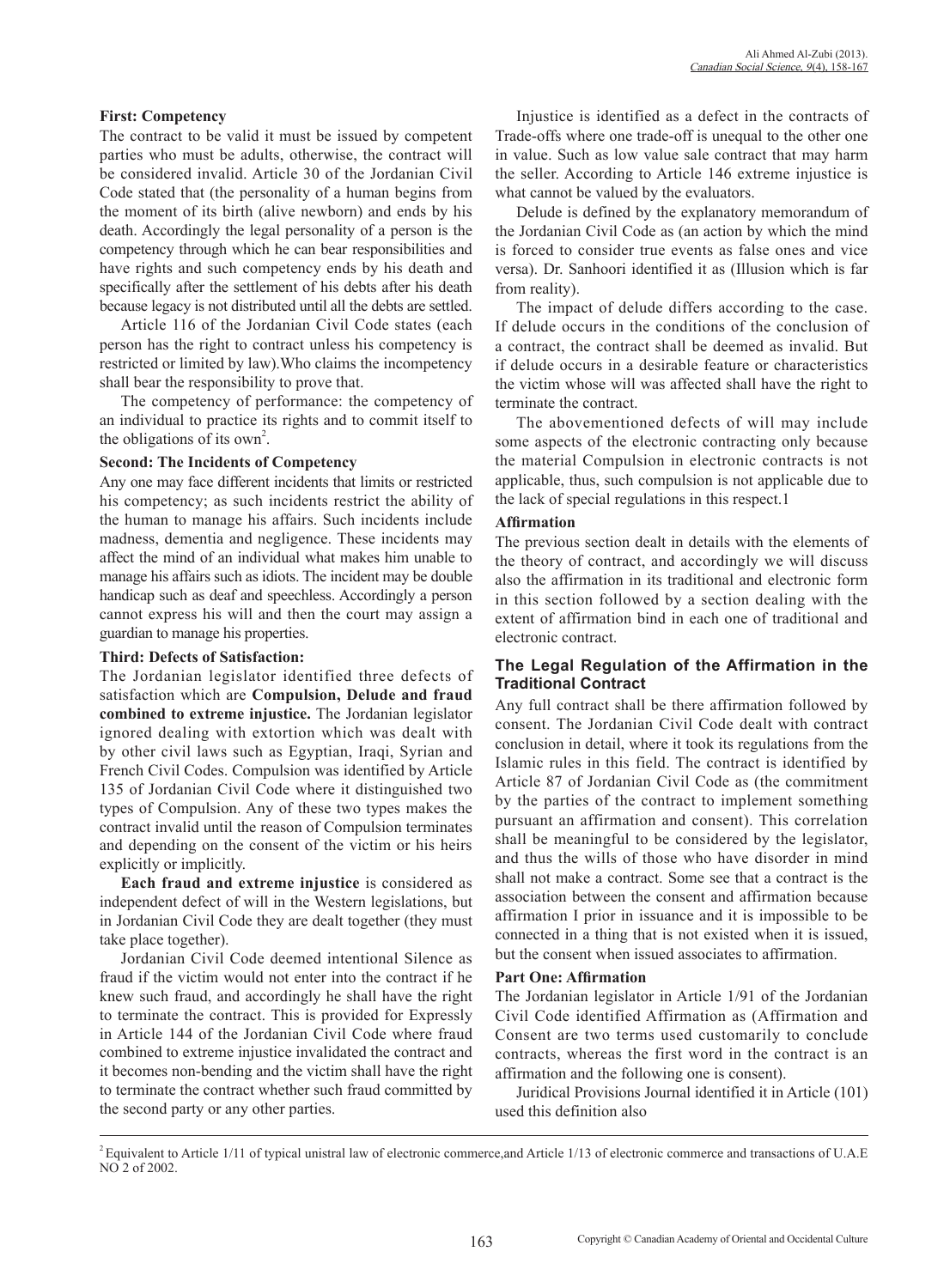Accordingly, if the seller addressed the buyer saying "I sell you this book for (one hundred Dinars), this is considered as an affirmation from the seller to the buyer. And if the buyer addressed the seller saying" would you sell me this book for (one hundred Dinars) this is considered as an affirmation from the buyer to the seller. Affirmation is the first step to conclude a contract and there are a set of conditions shall be met to have a valid affirmation.

 In a resolution by the Egyptian Court of Cassation the term was identified as "Affirmation is the offer by an individual to express his full will, and if such affirmation followed by a consent (acceptance), the contract then is concluded".

And so Affirmation can be defined as: expression issued by one of the contractors and directed to the other party in order to produce a legal effect.

### **Part Two: Terms of Affirmation**

Affirmation must involve identifying the core elements of the contract to be concluded, for example Affirmation (offer) of selling needs to include desire at the conclusion of the sale, the product and the price, and the offer of lease must include the desire to conclude a lease, and the leased, the fare and duration, and without these elements the will is not valid to express the desire. The express of will is enough to include core elements of the contract intended to be conclude even if it does not include the whole terms and conditions of a contract such as the location and the time, the expenses of the delivery of the goods, and in this case it is referred to the legislation rules and traditions to complement the provisions of the contract.

There is no need to mention the place and the expenses or other details unless they are essential in the contract. This is stated in (Article [2/100] if disputes arise between the parties in terms of the details they did not agree upon, the judge shall settle such dispute where the duty of the judge is not to interpret the will of the parties but also to complete the lost aspects of it.

**First:** There must be a clear affirmation (offer) and to be so, it must be directed to a specific person or several persons or to the public, in one of the ways of expressing explicit or implicit will. The French Court of Cassation stipulated that the offer should be directed a particular person and confirms that offer directed to the public is in fact an offer directed to the first person to accept it.

But the authors of the Vienna Convention for the sale of goods and to make affirmation clear the convention did not consider the affirmation addressed (directed) to the public but considered it an invitation to contract. Addressing affirmation to a person or a number of persons is evidence on the intention of this person who issued the affirmation to conclude a contract but this is not sufficient because the affirmation shall be absolute and irrevocable and this was clear in the mind of the Jordanian legislator when it provided for this in Article (2/94).

**Second:** Affirmation must be decisive, i.e. not depending on any conditions, and the expression of will shall not include what may terminate the process of contracting. An example of affirmation depending on a condition, that the person sells an oil paintings at a price he determined but reserves the right to modify this price and in accordance with the ongoing changes in prices.

Any proposal for contracting shall not be considered as affirmation (offer) of a contract although it contains the core elements of the draft contract For example, if a person declared that he is not bound by what he affirmed in case of consent by the other party, this is not deemed as an affirmation but a call for contracting by which he keeps the right to accredit or not to accredit the consent of the addressee. And here we do not consider the affirmation of the offered if he kept his right to conclude the contract or not or only he intended to pave for such contract or put some conditions and terms to enter into a contract.

The opinions of the scholars differed in determining the meaning of the reservation in affirmation. Some of them stated that we must distinguish between the relative reservation: a reservation of affirmation before specific individuals, and the absolute reservation that is before public. The first one changes the nature of affirmation,then becomes a call for contracting while the second one does not affect the nature of the affirmation and then becomes an absolute affirmation.

If a party put a condition that he shall has the right to refuse or accept the consent of the other party, then such affirmation shall be deemed invalid because it is arbitrarily affirmation (offer) and then the consent of the second party may be deemed as an affirmation (offer) directed to the first party.

And so affirmation shall be clear, not ambiguous, and decisive and shall not include multiple changes where it is difficult to detect the will of the offer or. When the affirmation (offer) as such, consent is enough to conclude the contract.

### **Part Three: Forms of Affirmation in the Contract**

Article 93 of the Jordanian Civil Code stated and provide for the cases of the expression of the will. This Article dealt with the other manners of expressing the will rather than (orally). Article 93 of the Jordanian Civil Code stated that (expression of will can be Implicit unless the law provides or the parties agree to be explicit). With regard to the acceptance of the Speechless, this article is compatible to Article / 79 of Iraqi law.

### **The Legal Regulation of the Affirmation (offer) in Electronic Contracting**

In terms of the definition of affirmation on electronic contract it was defined by the European Directive of 20.05.1997 (that each remote connection includes all the elements necessary to enable the addressee to accept a contract directly and excluded from this range just advertising)<sup>3</sup>.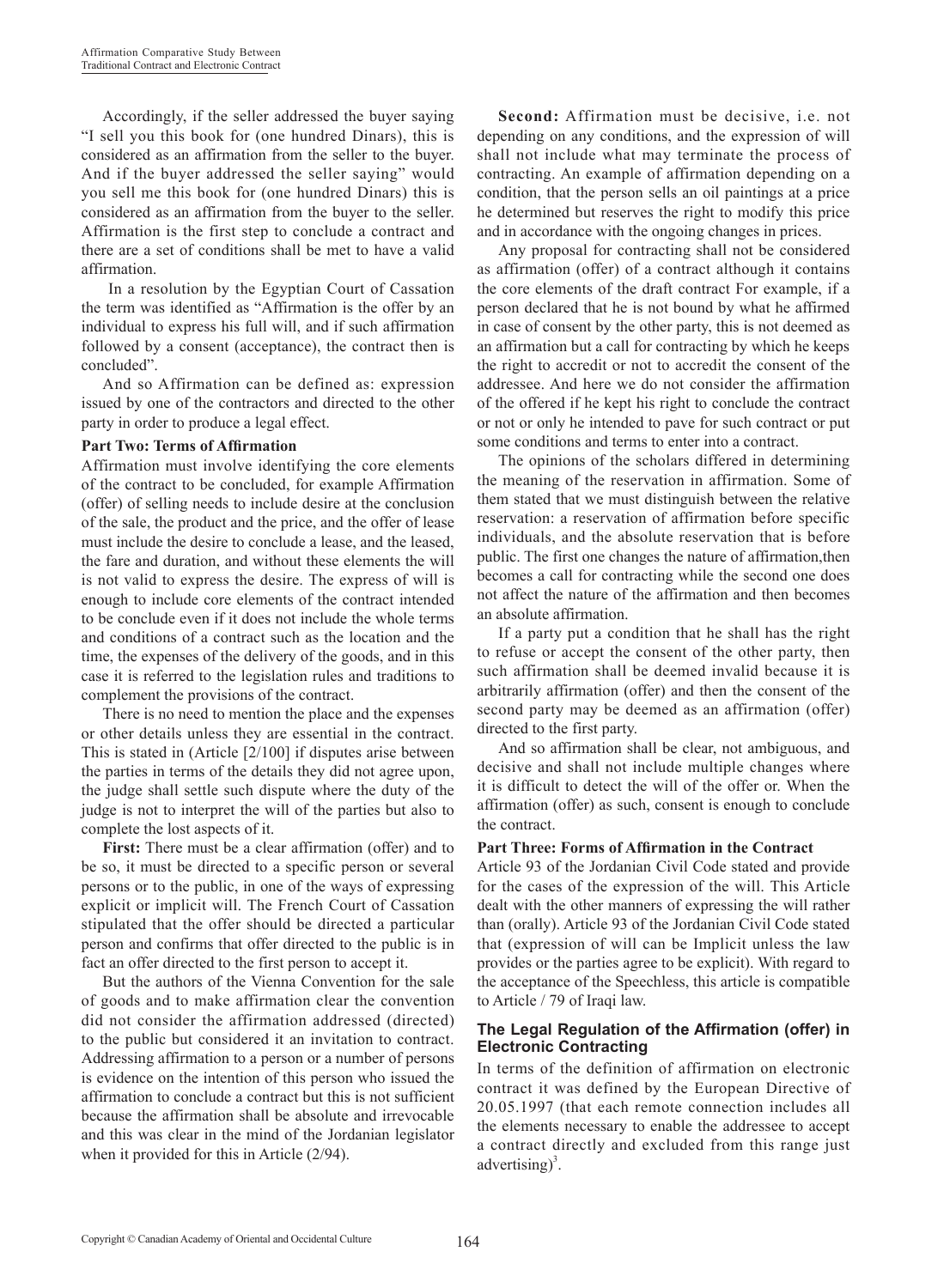The term electronic when added to the affirmation (offer) it does not affect the meaning mentioned in accordance with the general theory of obligations, the matter is just a description because of the different means of expression of will, as the expression in the electronic contract is embodied in the modern means of communication through the computer. The expression of the will can be expressed electronically via e-mail, through the Internet site or by conversation. and we will talk about these aspects and forms in some detail, but we say here that whatever the way of the expression of electronic affirmation is,affirmation shall include all the required elements to conclude the contract,where affirmation shall be consistent, specific and irreversible, in the sense that the intention of the offer or to the conclusion of the contract as soon as associated to consent.

The Jordanian Electronic Transactions Act allows the use of information messages to express affirmation, as stated in the text of Article 13 (information messages is a means of expression of will legally accepted to express affirmation or acceptance for the creation of a contractual obligation $)^4$ .

By the foregoing we will try to conclude the most important forms of electronic affirmation, by which we can understand the practical reality of the electronic affirmation more clearly, and with some privacy required by every form of affirmation.

### **First: The Offer Via E-Mail**

This affirmation (offer) via e-mail is intended to offer specific individuals the goods the merchants wants to sell when the merchant (manufacturer) wants to show certain group of the clients his products who are interested in such products. Affirmation to an individual is not binding unless limited by a specific period of time. The non-binding affirmation (offer) it is can be refused by signing out from the e-mail and shut down his computer or by navigating in another site. This is called special affirmation (Al Jbouri, 2008, note 2).

If the offer is directed to several people, it would be when in doubt just call to negotiate or contract shall not be positively based on that publication or declaration or statement prices being dealt with or requests directed to the public is not considered when in doubt positively, but is a call to contract.

# **Second: Affirmation via Web Pages**

This type of positive not much different from the offer issued by the newspapers or on television because it is a continuous affirmation and is often directed to public not to one single individual. The affirmation on web pages is not limited and restricted in a specific period of time. And that this offer is mostly directed at the public, not

to a particular individual. And in this case affirmation is considered valid if includes its general conditions.

# **Third: Affirmation (Offer) Via Conversation (Chat) and Video**

The party in this case can see his counterpart on the monitor and can talk to him via the camera connect the computer. One may give an offer while the second party may accept it directly as in this case the parties are considered as if they are present in the same assembly.

In fact the electronic affirmation (offer) shall be preceded by negotiations stages before concluding the contract and in this case the first party (the manufacturer) shall apply some obligations in terms of consumer protection. Some obligations and requirements shall be met including the determination of the identity of the seller, its address, determining the product or the service provided to the costumer, descriptions, specifications, price, method of payment or settlement and the option of the contractor to contract in a specific period of time and to provide the consumer with the previous information within a period of time not exceeding the re-delivery period, warrantee period and After-Sales Service.

# **The Strength of Affirmation**

Is the first party (offerer) obligated for a specific period of time in which his offer is not irrevocable when no consent is given by the second party? We will answer this question in the following parts. This issue was discussed in detail by researchers but scholars did not address the distinguish between the obligatory strength of traditional and electronic contracting; even the titles of the studies were mere repetition of what was the case in the traditional contracting.

# **Part One: Binding Offer and Non-Binding Offer (Affirmation)**

In general the affirmation is not binding, as the offerer can withdraw it if no consent is given by the second party. Thus affirmation (offer) is not binding without the consent because it is an expression of the will and cannot have its legal effect if not given consent by the second party. Article (98) of the Jordanian Civil Code dealt with the binding affirmation (whereas the offrer shall remain offering his offer for specific period of time (Abdul-Qader Al-Far, 2005).

The affirmation associated to a period of time makes it binding and the basis of this commitment is the will provided by law. the obligation may benefit from the case or the nature of the transaction, so the sale conditioned to be a retail obliges the seller to commit its affirmation in the specified period of time, but if the affirmation s issued for an absent party, the offrer shall stay affirming during the period of time enough to the second party to

<sup>&</sup>lt;sup>3</sup> To avoid repetition about the time and location of contract please refer to the explanation in p.15 of this research ,see also Omar Zuraiqat ,ibid,p.121.

 $4$ This is provided for by the Egyptian legislator in Article 93 of Egyptian Civil Code.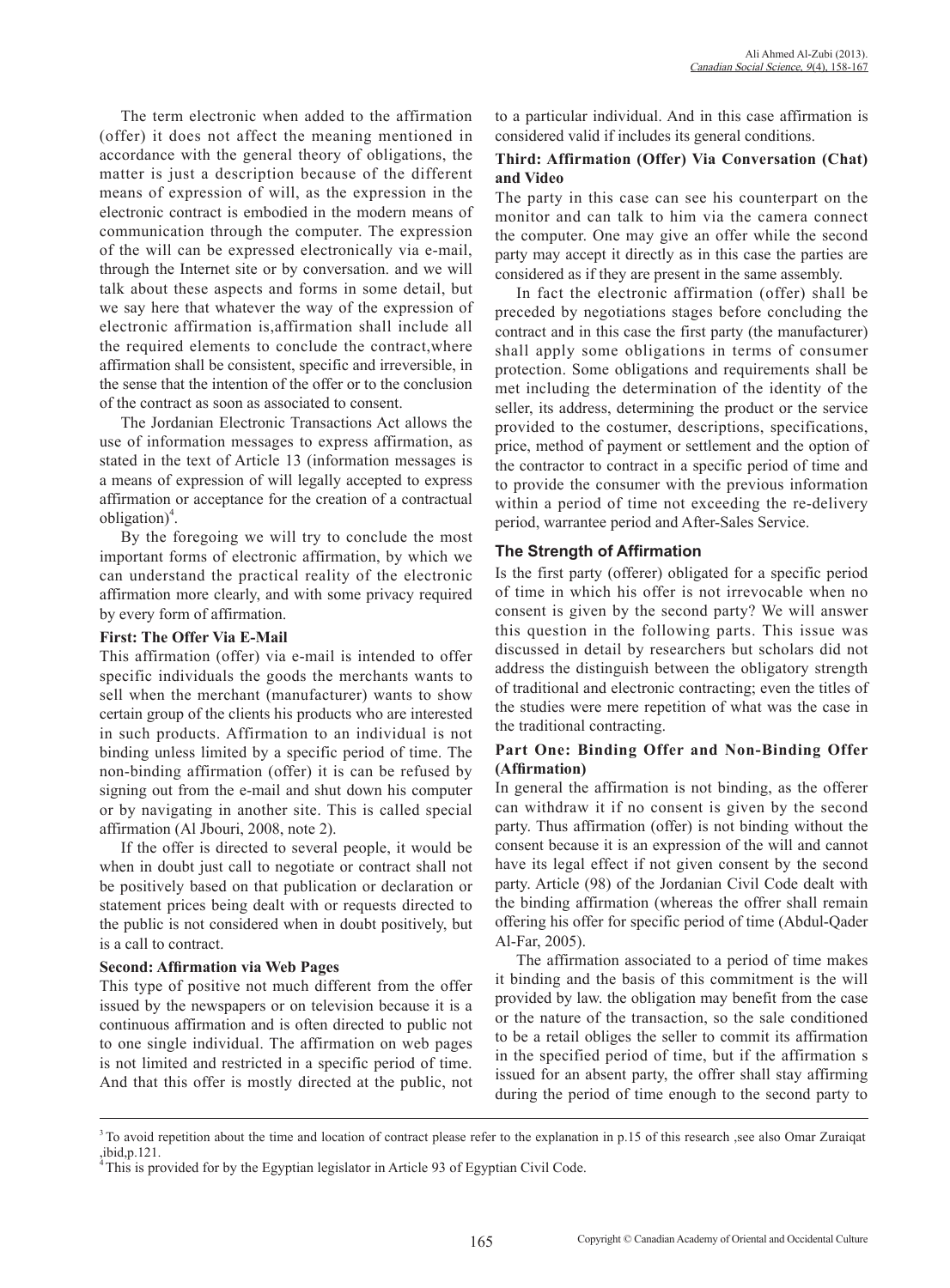receive such affirmation,but if the offrer did not determine a period of time for consent or if the time is not essential factor depending on the nature of the transaction he can withdraw his affirmation if not accepted or having a consent of the other party.

In terms of non-binding affirmation, which applies only in case that the parties are present in the same assembly, it can be revoked and can be withdrawn in the following cases:

If the offrer withdraws his offer (affirmation) before the adjournment of the assembly.

Withdrawal may be explicit or implicit. For example if the insured informed the insurance company that he was subject to loss by fire after he notified the companies he does not desire to renew the contract with the company. But the offrer is bound to compensate the loss if he abused his right on the basis of the rules of harmful actions (Tort rules).

### **Specified Affirmation (binding affirmation)**

If the offrer issued an offer and gave the second party a specific period of time to accept or refuse, such an affirmation is binding for the offrer to remain offering such affirmation (offer) until the period of time he specified. And this is what provided for by Article 98, but in terms of determining the time of consent in this case is not stated in the Jordanian Civil Code. But the specification of a date (a period of time) for consent is may be extracted according to the objective circumstance that surrounds the contractor or the nature of the transaction. For example, in the case of tendering and bidding the offrer shall commit its affirmation to the date of opening the envelopes of the tender as the competent court has discretion in extracting such period of time according to the circumstance of the contracting.

### **Binding Affirmation (offer)**

Now, when the offrer offers (affirms) this means that he shall remain offerer until the date (specific period of time) he determined. But, what if he withdrew before the end of the period of time he specified? Some say that the offrer in this case shall compensate the second party, while others see that the withdrawal has no significant effect. The Jordanian Civil Code did not give a resolution or judgment in this respect in spite that the Jordanian legislator did not provide more than this we cannot say that the contract is considered as concluded if it received a consent pursuant to Article (106) and Article 98 equivalent to Article (102) of the Egyptian Civil Code which adopted the previous opinion. But the Iraqi Legislation has provided for in Article 84 the same as Article 98 of the Jordanian Civil Code.

# **Part two: Termination of the Affirmation (Offer)**

Binding affirmation shall be terminated and shall have no effect if the specified period of time ended if consent by the second party was not given, and also if consent was not given before the end of the specified period of time whether refusal was explicitly or implicitly. For example if the offrer affirms that he wants to sell his car for two

thousands Dinar, and adding "but I accept to sell it for one thousand and five hundred Dinar), this is considered as a new affirmation. If the affirmation is not bending so it is cancelled if the offrer withdrawn its affirmation in the assembly of the contract without receiving the consent at the same assembly the second party. And this is what is provided for in the same sense in Article 94 of the Egyptian Civil Code.

## **First: Cases of the Termination of the Offer**

If the offeror withdrew his offer/Article 96

Frequent offer by offrer before the second party gives his consent/Article 97

If the offer is refused by addressee (Article 96).

### **Second: The Cases of Termination the Binding Affirmation (offer)**

Expiry of the specified date (period of time) with no consent given by the addressee (Article/98).

If the offer is refused by the addressee.

The death of the offrer or becoming incompetent. The Jordanian Civil Code did not deal with this point but it can be applied because it is derived from the Islamic Legislation. The interpreters of the Egyptian Civil Code have discussed this issue through the explication of Article 92 which provided for that the affirmation is to be cancelled in the case of the death of the offrer because such affirmation is an expression of the will. but the death of the addressee or the lack of his competence has no effect on the affirmation before the end of the specified period of time.

# **CONCLUSION**

This research was an attempt to compare between the general theoretical rules of the contracting and contracting via the internet in particular after that legal projects arose such as the legality of the contracting via this mean, the privacy y of the expression of will via this mean, the place and location of the contract in both cases, and the affirmation and its related privacy and problems.

We reached some results represented by the following:

The Jordanian Civil Code did not explicitly nor implicitly deal with contracting via the Internet, but its provisions and legislations are adequate to manage and regulate such contracts.

Privacy in electronic contract lies only in the means of expressing the will, where the computer and the internet do not differ from the discussed means of communication such as telephone.

The Internet is deemed as anew mean representing a contract assembly between two parties who are not present at the same assembly.

Electronic offer (affirmation) is a valid mean for contracting provided that conditions and regulations in this respect shall be met and the verification of the personality of the contractor such as (electronic signature).